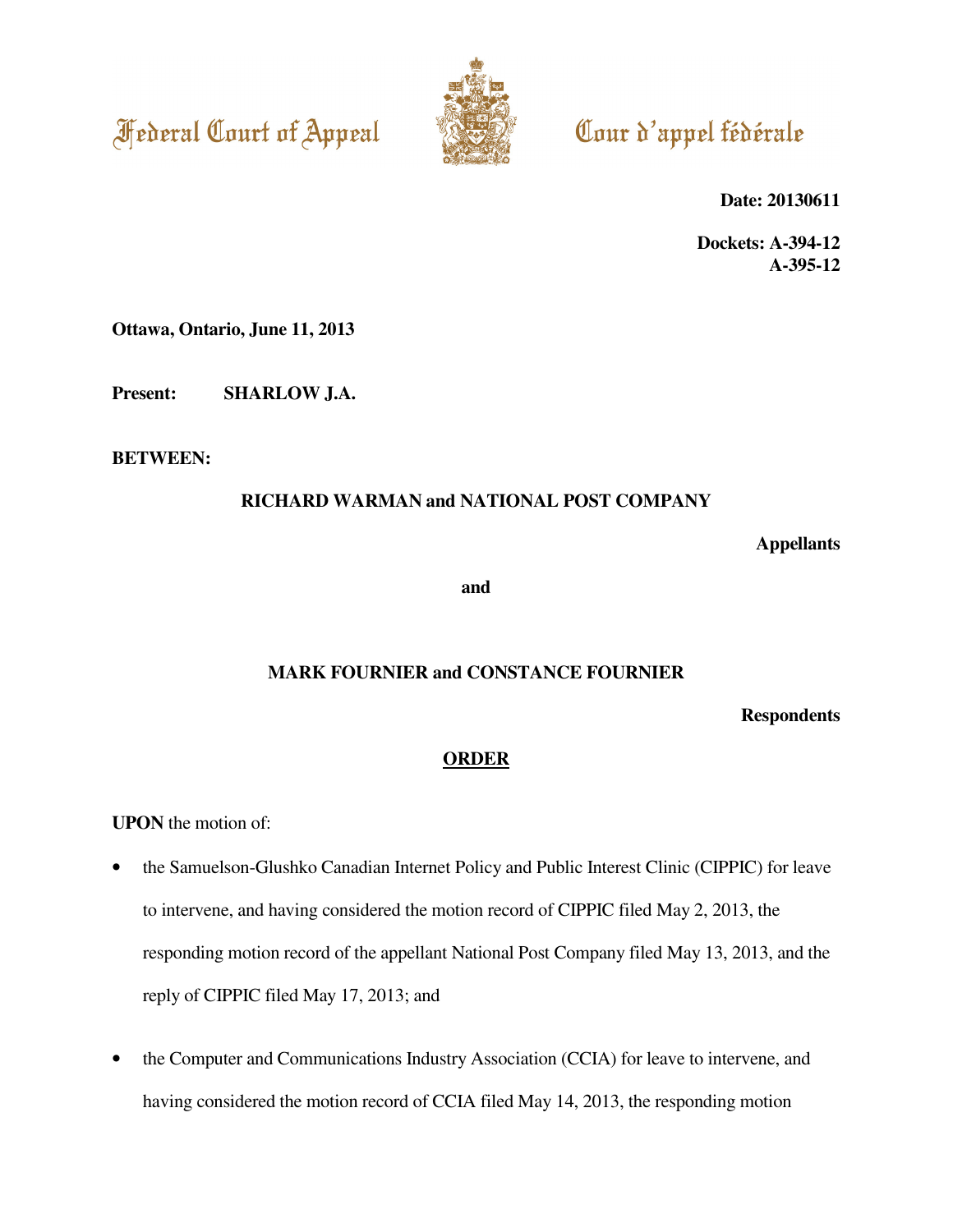record of the appellant National Post Company filed May 27, 2013, and the reply of CCIA filed May 31, 2013;

And having considered the following:

## **A. The Appeal**

(1) Mr. Warman is appealing the judgment of Justice Rennie dismissing his application for remedies against Mark Fournier and Constance Fournier under the *Copyright Act* for infringement of the copyright held by or licensed to Mr. Warman.

(2) Mr. Warman filed the application in the Federal Court on May 9, 2011, naming National Post Company as an applicant because of subsection 36(2) of the *Copyright Act*.

(3) National Post Company claims that it had no notice of the application until receiving the judgment under appeal.

(4) National Post Company took no part in the proceedings in the Federal Court but has filed its own appeal of the judgment.

(5) Mr. Warman's application alleged that Mark Fournier and Constance Fournier breached Mr. Warman's copyright in the following works by posting them on a website they operated:

- a) the text of a speech by Mr. Warman posted in 2007, copyright in which is held by Mr. Warman;
- b) an article authored by Jonathan Kay in 2008 while employed by National Post Company (the copyright in which is held by National Post Company and was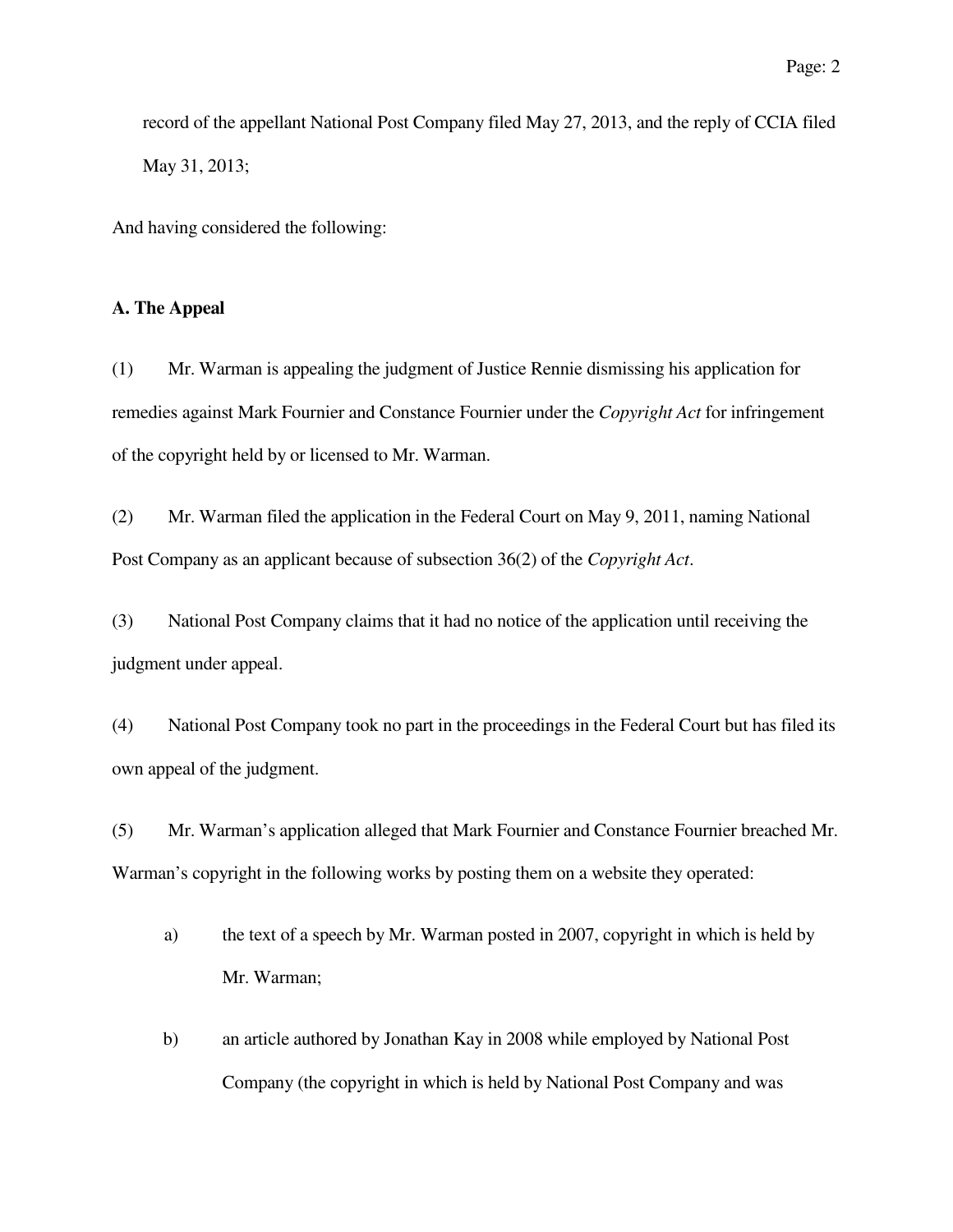licensed to Mr. Warman in 2010), which was posted in its entirety on the website in 2008, then replaced by excerpts in 2010; and

- c) a photograph of Mr. Warman (the copyright in which is held by Mr. Warman), for which a link was included in a posting on the website in 2010.
- (6) Justice Rennie dismissed the application based on the following conclusions:
	- a) *Prima facie* infringement is established for the text of Mr. Warman's speech. Mr. Warman knew of the infringement in 2007 but did not seek a remedy until 2011, more than 3 years after the posting. No remedy may be granted for the infringement because of the 3 year limitation period in subsection 41(1) of the *Copyright Act*.
	- b) With respect to the Kay article, only the posting of the excerpted portion is relevant because the copyright was not licensed to Mr. Warman while the full article appeared on the website. The posting of the excerpted portion is not a breach of copyright because the excerpted portion does not constitute a substantial part of the work. In the alternative, the posting constituted fair dealing for the purposes of news reporting pursuant to section 29.2 of the *Copyright Act*.
	- c) The claim in respect of the photograph fails because its reproduction on the website was authorized by Mr. Warman when he posted it on his own website.

(7) The appellant National Post Company raises the following issues in its memorandum of fact and law with respect to the Kay article: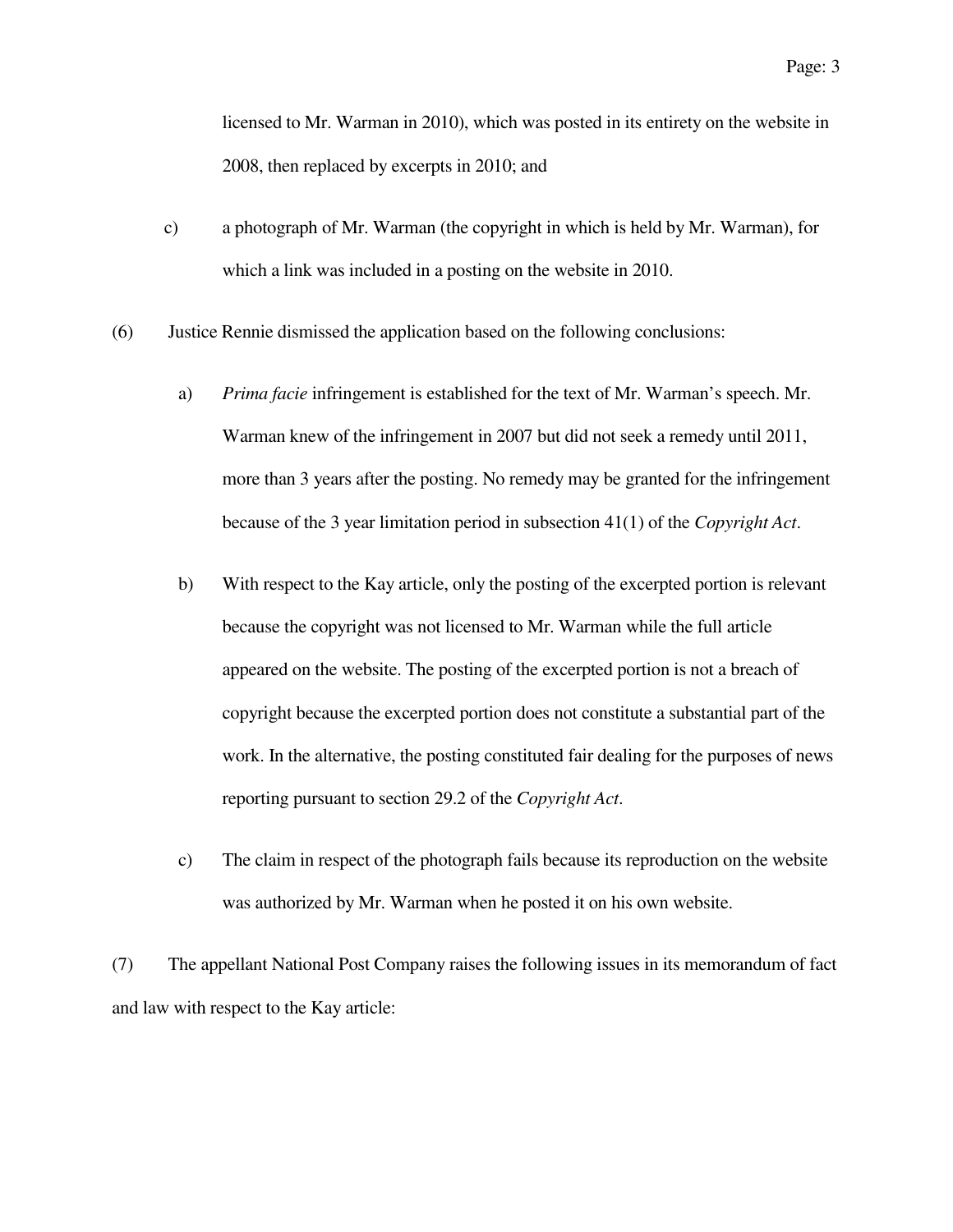- a) The judge erred in finding that the excerpted portion of the Kay article is not a substantial part of the work, and in failing to consider whether the posting of the full article in 2008 was an infringement of the copyright holder, National Post Company.
- b) The judge erred in finding that the posting of the Kay article on the website was fair dealing for the purpose of news reporting, because (1) the statutory pre-conditions for that finding were not met, (2) there is no evidence that the purpose of the publication was news reporting, and (3) the judge misapplied the fairness factors established by the jurisprudence.
- c) The statutory time limitation does not bar a remedy for an ongoing or continuous infringement, such as a website posting while it subsists.

(8) The issues raised by the appellant Richard Warman relate to the statutory limitation period. He submits, among other things, that where a website posting is an infringement of copyright, the infringement is continuous and subsists until the posting is removed, so that for the purpose of determining the beginning of the statutory limitation period, a new and ongoing infringement occurs on each day while the posting is accessible.

(9) The respondents dispute each of the legal submissions of National Post Company and Richard Warman, and make a number of legal submissions in response. Among their submissions are the following points:

a) The judge was not asked to consider whether the publication of the entire Kay article was an infringement and therefore cannot be held to have erred in failing to do so.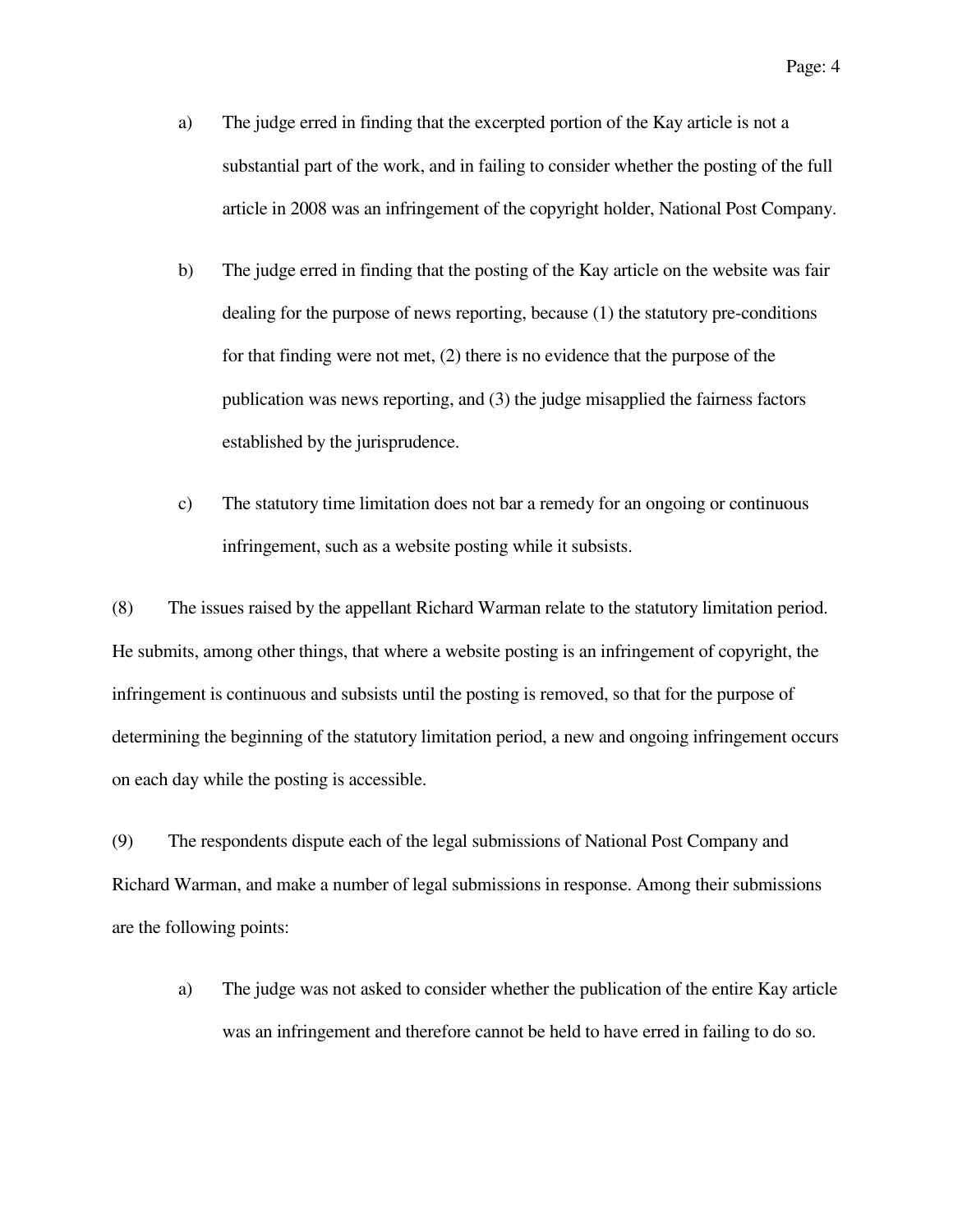- b) The "continuous infringement" argument (in relation to the statutory limitation period) was not raised in the Federal Court.
- c) Mr. Warman's speech was an exhibit in proceedings before the Canadian Human Rights Tribunal and the Ontario Superior Court of Justice, and the posted excerpts from the Kay article previously appeared in a statement of claim filed by Mr. Warman in the Ontario Superior Court of Justice. As such, they are court documents, the publication of which cannot be barred except in accordance with the principles applicable to publication bans.

#### **B. The Samuelson-Glushko Canadian Internet Policy and Public Interest Clinic (CIPPIC)**

(10) CIPPIC is a public interest legal clinic founded by the University of Ottawa, Faculty of Law with funding from the Ontario Research Network on Electronic Commerce, an Amazon.com *Cy Pres* fund, and the Samuelson-Glushko Foundation. Its mandate includes the encouragement of public policy debates on technology law issues and providing legal assistance to under-represented organizations and individuals on matters involving the intersection of law and technology. It provides its services *pro bono* to clients, and is the only public interest legal clinic in Canada devoted to the practice of internet law. It is well staffed with lawyers with specialized knowledge of the subject matter of this case, and it has been accepted as an intervener in a number of Canadian cases.

(11) The proposed intervention of CIPPIC generally supports the position of the respondents Mark Fournier and Constance Fournier, and they have consented to the intervention.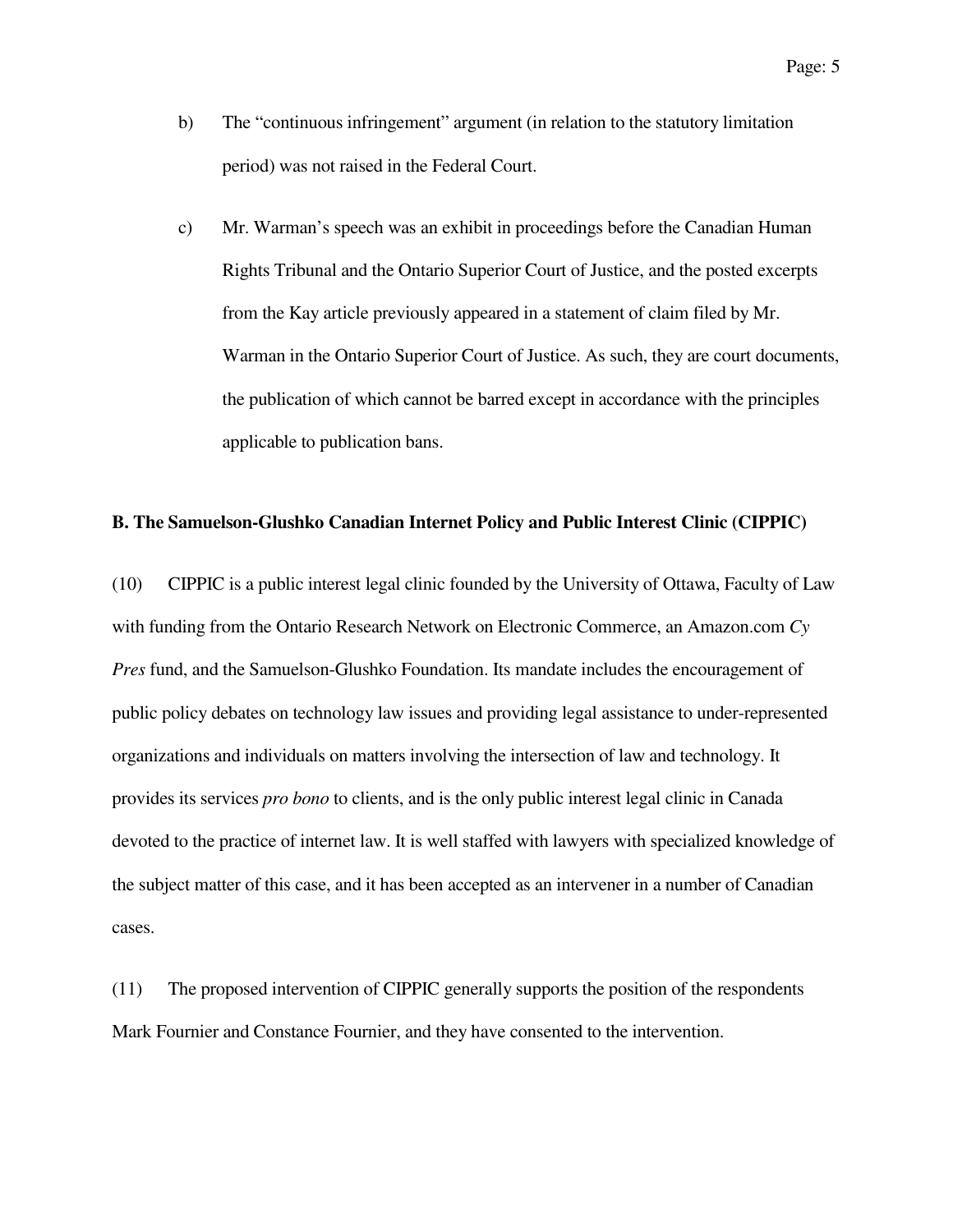(12) The appellant Richard Warman has filed no submissions in respect of the motion of CIPPIC to intervene.

(13) The appellant National Post Company does not oppose the intervention of CIPPIC provided its intervention is limited to addressing issues raised by the parties, and CIPPIC's written and oral submissions are limited in length and duration. National Post Company submits that CIPPIC's proposed list of issues, as stated in its initial submissions in support of its motion, are overly broad and could lead CIPPIC to make arguments that are not addressed by Justice Rennie in his reasons for judgment and are not raised by the parties.

(14) The issues now proposed to be addressed by CIPPIC, as set out in its reply (which modifies the original list of issues in response to some but not all of the concerns raised by the appellant National Post Company), are as follows:

- a) the application of the statutory limitation period set out in subsection 41(1) of the *Copyright Act* to works published on the internet;
- b) the scope of copyright liability that an intermediary can incur for a work posted to its site by an arm's length party;
- c) the interpretation of "distinctive", as stated in the definition of "work" in section 2 of the *Copyright Act*;
- d) what constitutes "substantial" reproduction as stated in subsection 3(1) of the *Copyright Act*;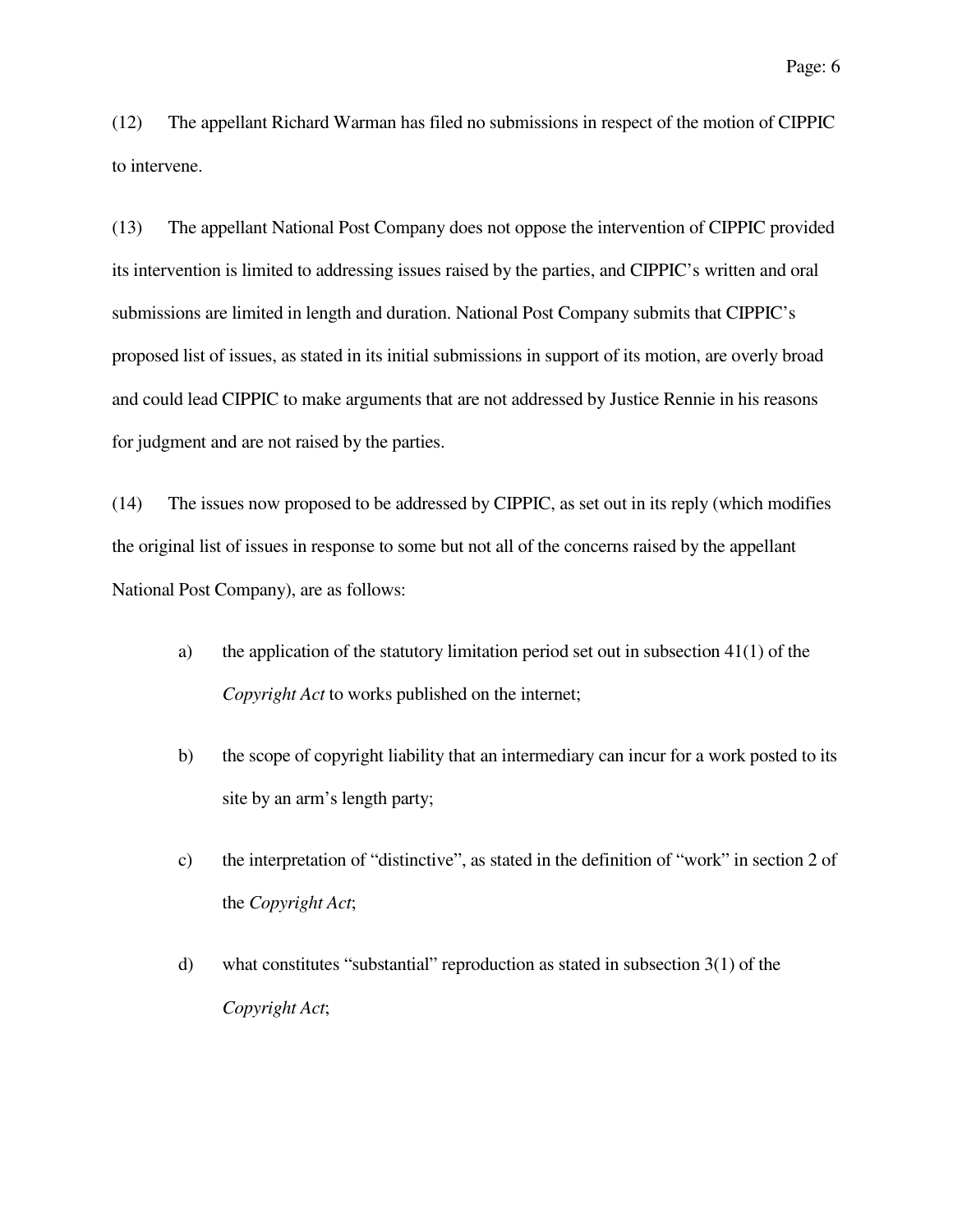- e) the interpretation of statutory conditions precedent to the fair dealing exceptions, as listed in sections 29 and sections 29.1 and 29.2 of the *Copyright Act*; and
- f) the circumstances in which the reproduction of an excerpt for the purpose of news reporting or criticism should be considered "fair" dealing.

(15) This revised statement of proposed issues sets out questions of law that appear to arise in this appeal and are appropriate for the CIPPIC intervention, provided its submissions respect the factual conclusions stated by Justice Rennie and are consistent with the evidentiary record.

(16) I am satisfied that the intervention of CIPPIC will assist the Court in determining the issues under appeal.

#### **C. The Computer and Communications Industry Association (CCIA)**

(17) CCIA is an international, nonprofit trade organization that promotes open markets, open systems and open networks. It represents a wide range of companies in the computer, internet, information technology and telecommunications industries. The issues raised in this appeal are important to some of its members, who routinely display excerpts of news articles online, or enable their users to do so, on an enormous scale (for example, Google News). CCIA has intervened in many court cases in Canada and the United States.

(18) The objective of CCIA in seeking to intervene in this matter, is to "inform the Court of the potential negative consequences of a narrow interpretation of fair dealing for the purpose of news reporting, or of a restriction of the users' right to copy insubstantial parts of news articles".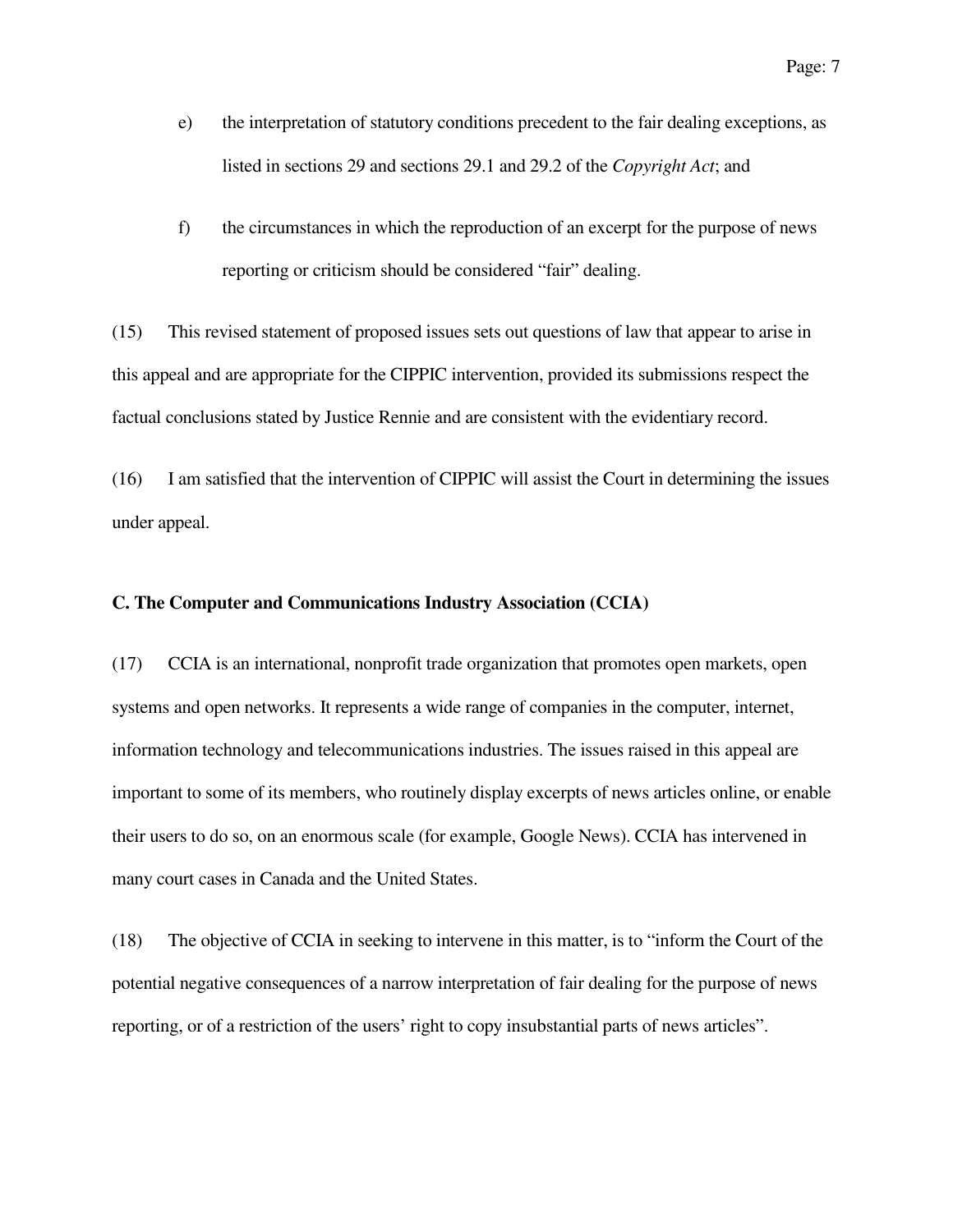(19) CCIA argues that the respondents, as self-represented litigants, are unable to adequately address the issues raised by National Post Company, and it seeks to supplement the respondents' submissions on the following issues:

- a) the reasons why the copying in issue was insubstantial;
- b) the reasons why the copying in issue was fair dealing; and
- c) why, according to the law of copyright, a work is not posted online each day it is available on a website.

(20) In addition, CCIA seeks to raise issues of international law that were not raised in the Federal Court and have not been raised in this Court, including the effect of Canada's international law commitments under the Article 10(1) of the *Berne Convention* and Articles XVI and XVII on the *General Agreement on Trade in Services*.

(21) Although CCIA claims to have no interest in the outcome of this matter, its proposed intervention generally supports the position of the respondents Mark Fournier and Constance Fournier, and they have consented to its intervention.

(22) The appellant Richard Warman has filed no submissions in respect of the motion of CCIA to intervene.

(23) The appellant National Post Company opposes the intervention of CCIA on the following grounds:

a) The interest of CCIA in this matter, and the interests of its members, are purely jurisprudential.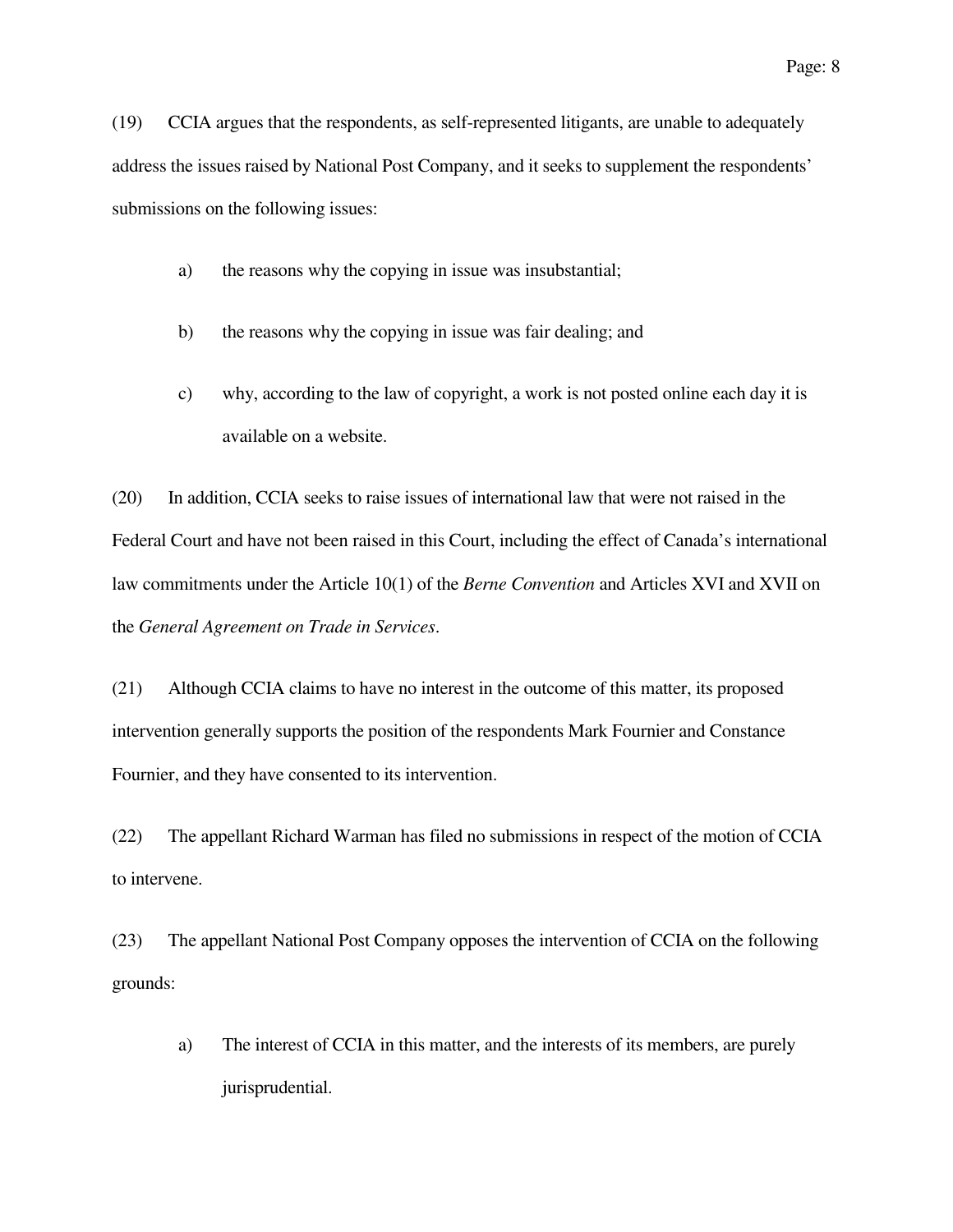- b) The intervention of CCIA is not necessary if CIPPIC is permitted to intervene, because they propose to make submissions on the same points.
- c) CIPPIC is better positioned than CCIA to represent the public interest in these proceedings (if any exists, which is denied).

(24) The issues listed above on which CCIA proposes to supplement the submissions of the respondent are questions of law that appear to arise in this appeal and are appropriate for the CCIA intervention, provided its submissions respect the factual conclusions stated by Justice Rennie and are consistent with the evidentiary record.

(25) I am satisfied that the intervention of CCIA is not motivated solely by the jurisprudential interests of its members, and that its intervention will assist the Court in determining the issues under appeal (except its proposed submissions on international law, international conventions and international agreements). I am also satisfied that any possibility of unnecessary duplication is avoidable with the reasonable cooperation of both interveners.

### **THIS COURT ORDERS** as follows:

1. The applications of CIPPIC and CCIA for leave to intervene are granted, subject to the following conditions:

(a) Each intervener will have the right of a party to be served with documents in this matter.

(b) No intervener will have the right to appeal the judgment of this Court.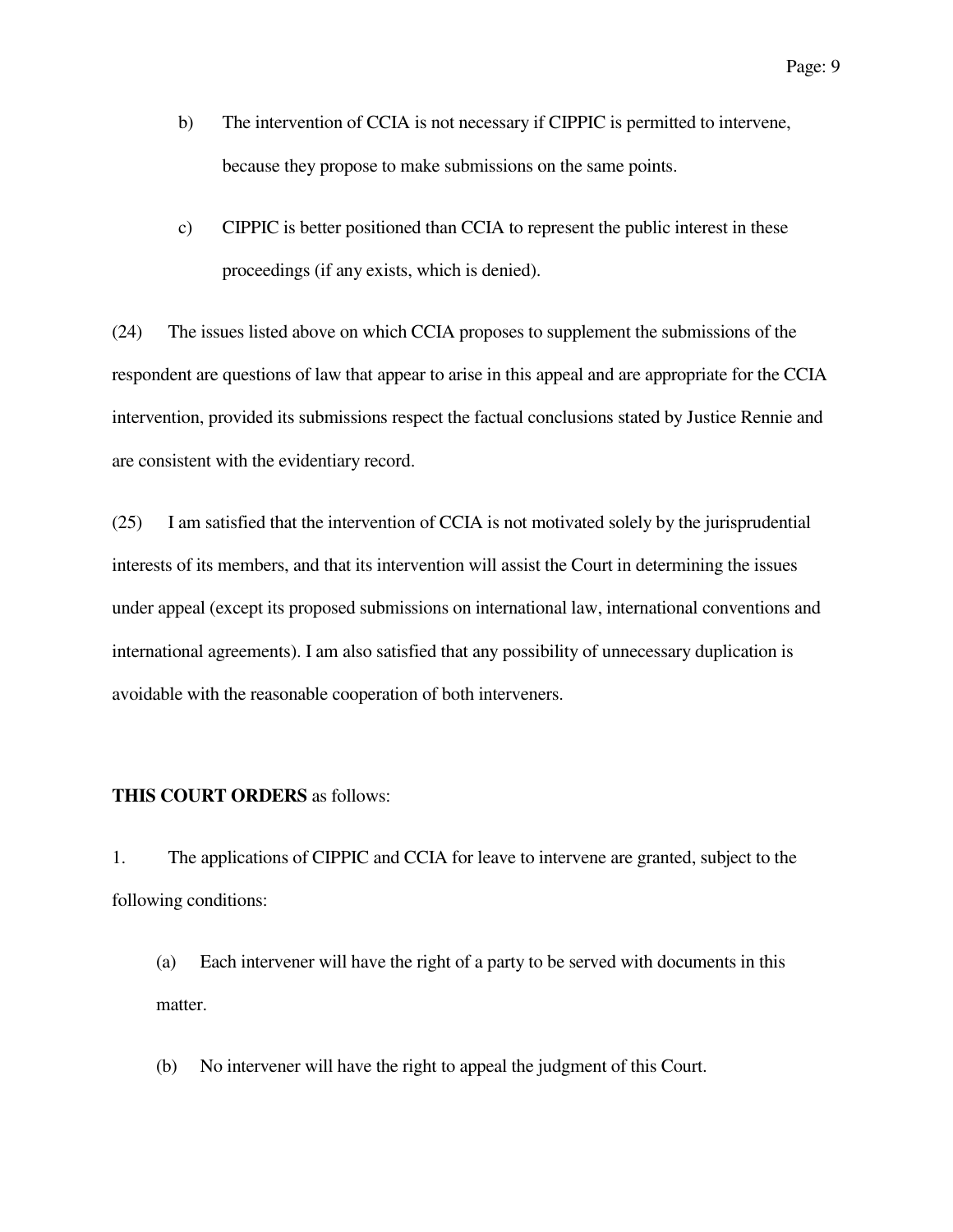(c) The interveners are bound by the record and may not introduce new evidence.

(d) The interveners may address only issues that have been raised by the parties. Specifically, CCIC is not granted leave to make any submissions on international law, international conventions or international agreements.

(e) Each intervener may, no later than July 15, 2013, serve and file a memorandum of fact and law not exceeding 20 pages.

(f) Any party who wishes to respond to an intervener's memorandum of fact and law may do so by serving and filing, no later than August 15, a supplementary memorandum of fact and law not exceeding 20 pages.

(g) Each intervener may make oral submissions at the hearing, limited to 30 minutes for each intervener, subject to any directions made by the panel hearing this appeal, and also subject to any agreement between the respondents and the interveners to share their total time allocation in a way that gives the interveners more than 30 minutes each.

(h) The interveners must co-ordinate their written and oral submissions to avoid unnecessary duplication.

(i) No costs will be awarded to an intervener, and no costs will be awarded against an intervener except for a breach of the conditions of intervention.